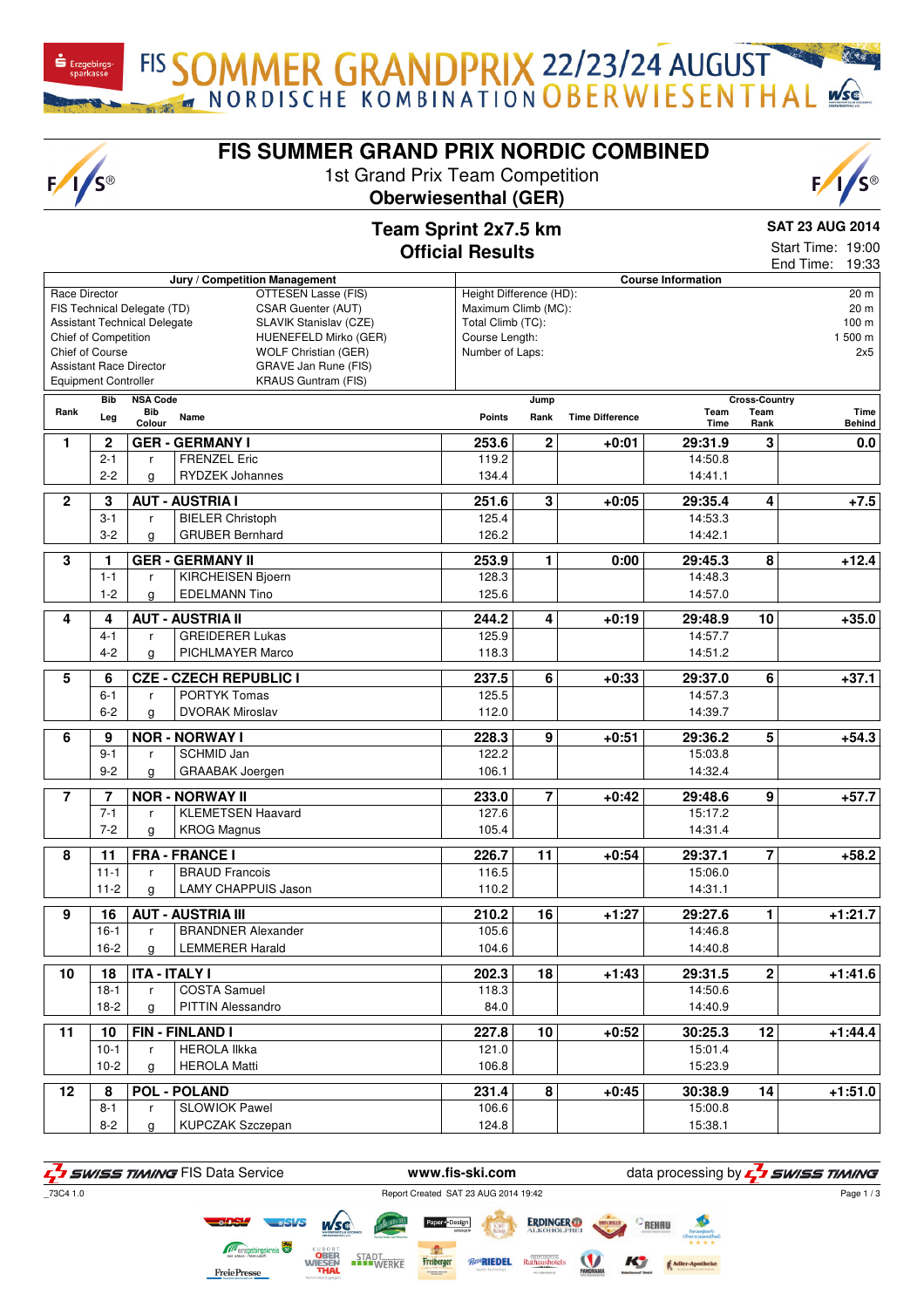FIS SOMMER GRANDPRIX 22/23/24 AUGUST

# **FIS SUMMER GRAND PRIX NORDIC COMBINED**

1st Grand Prix Team Competition **Oberwiesenthal (GER)**

 $F/I/S^{\circledcirc}$ 



|      |                   | Team Sprint 2x7.5 km                       |               |                                      |                        |              | <b>SAT 23 AUG 2014</b>               |                |  |  |
|------|-------------------|--------------------------------------------|---------------|--------------------------------------|------------------------|--------------|--------------------------------------|----------------|--|--|
|      |                   |                                            |               | Start Time: 19:00<br>End Time: 19:33 |                        |              |                                      |                |  |  |
| Rank | <b>Bib</b><br>Leg | <b>NSA Code</b><br>Bib<br>Name<br>Colour   | <b>Points</b> | Jump<br>Rank                         | <b>Time Difference</b> | Team<br>Time | <b>Cross-Country</b><br>Team<br>Rank | Time<br>Behind |  |  |
| 13   | 14                | <b>FRA - FRANCE II</b>                     | 220.9         | 14                                   | $+1:06$                | 30:35.2      | 13                                   | $+2:08.3$      |  |  |
|      | $14 - 1$          | <b>MARTIN Nicolas</b><br>r                 | 103.1         |                                      |                        | 15:27.8      |                                      |                |  |  |
|      | $14-2$            | <b>LAHEURTE Maxime</b><br>g                | 117.8         |                                      |                        | 15:07.4      |                                      |                |  |  |
| 14   | 12                | <b>GER - GERMANY III</b>                   | 224.9         | 12                                   | $+0:58$                | 30:58.7      | 16                                   | $+2:23.8$      |  |  |
|      | $12 - 1$          | <b>BOESL Wolfgang</b><br>r                 | 111.3         |                                      |                        | 15:26.1      |                                      |                |  |  |
|      | $12 - 2$          | LANGE Jakob<br>g                           | 113.6         |                                      |                        | 15:32.6      |                                      |                |  |  |
| 15   | 5                 | <b>RUS - RUSSIA I</b>                      | 243.6         | $\overline{5}$                       | $+0:21$                | 31:40.7      | 19                                   | $+2:28.8$      |  |  |
|      | $5-1$             | <b>YAHIN Ernest</b><br>r.                  | 119.9         |                                      |                        | 15:30.5      |                                      |                |  |  |
|      | $5-2$             | <b>KLIMOV Evgeniy</b><br>$\mathsf{q}$      | 123.7         |                                      |                        | 16:10.2      |                                      |                |  |  |
| 16   | 17                | <b>SLO - SLOVENIA</b>                      | 204.1         | 17                                   | +1:40                  | 30:24.4      | 11                                   | $+2:31.5$      |  |  |
|      | $17-1$            | <b>BERLOT</b> Gasper<br>r                  | 84.5          |                                      |                        | 15:24.7      |                                      |                |  |  |
|      | $17-2$            | <b>JELENKO Marjan</b><br>$\mathsf{q}$      | 119.6         |                                      |                        | 14:59.7      |                                      |                |  |  |
| 17   | 13                | <b>JPN - JAPAN</b>                         | 224.6         | 13                                   | $+0:59$                | 31:09.5      | 18                                   | $+2:35.6$      |  |  |
|      | $13-1$            | <b>WATANABE Takehiro</b><br>r              | 109.3         |                                      |                        | 15:41.1      |                                      |                |  |  |
|      | $13-2$            | <b>WATABE Yoshito</b><br>g                 | 115.3         |                                      |                        | 15:28.4      |                                      |                |  |  |
| 18   | 15                | <b>EST - ESTONIA</b>                       | 215.1         | 15                                   | $+1:18$                | 30:58.5      | 15                                   | $+2:43.6$      |  |  |
|      | $15-1$            | <b>ILVES Kristian</b><br>r                 | 110.9         |                                      |                        | 15:21.9      |                                      |                |  |  |
|      | $15 - 2$          | <b>TIIRMAA Karl-August</b><br>$\mathsf{q}$ | 104.2         |                                      |                        | 15:36.6      |                                      |                |  |  |
| 19   | 19                | <b>FIN - FINLAND II</b>                    | 201.6         | 19                                   | $+1:45$                | 31:07.8      | 17                                   | $+3:19.9$      |  |  |
|      | $19-1$            | <b>MUTRU Leevi</b><br>r                    | 100.6         |                                      |                        | 15:15.1      |                                      |                |  |  |
|      | $19-2$            | RYYNAENEN Janne<br>a                       | 101.0         |                                      |                        | 15:52.7      |                                      |                |  |  |
| 20   | 20                | <b>ITA - ITALY II</b>                      | 196.8         | 20                                   | $+1:54$                | <b>LAP</b>   | 20                                   |                |  |  |
|      | $20-1$            | <b>MAIERHOFER Manuel</b><br>r              | 100.6         |                                      |                        | LAP          |                                      |                |  |  |
|      | $20 - 2$          | <b>BAUER Armin</b><br>$\mathsf{q}$         | 96.2          |                                      |                        | LAP          |                                      |                |  |  |
| 21   | 21                | <b>FRA - FRANCE III</b>                    | 195.4         | $\overline{21}$                      | $+1:57$                | <b>LAP</b>   | $\overline{21}$                      |                |  |  |
|      | $21 - 1$          | <b>LAFARGE Geoffrey</b><br>r               | 96.9          |                                      |                        | LAP          |                                      |                |  |  |
|      | $21 - 2$          | <b>GUY Samuel</b><br>$\mathsf{q}$          | 98.5          |                                      |                        |              |                                      |                |  |  |
| 22   | 22                | <b>RUS - RUSSIA II</b>                     | 170.7         | $\overline{22}$                      | $+2:46$                | <b>LAP</b>   | $22$ **                              |                |  |  |
|      | $22 - 1$          | <b>MASTIEV Samir</b><br>r                  | 78.9          |                                      |                        | LAP          |                                      |                |  |  |
|      | $22-2$            | <b>BARKOV Viacheslav</b><br>$\mathsf{q}$   | 91.8          |                                      |                        |              |                                      |                |  |  |
| 23   | 23                | <b>CZE - CZECH REPUBLIC II</b>             | 96.9          | 23                                   | $+5:14$                | <b>LAP</b>   | $23$ **                              |                |  |  |
|      | $23-1$            | <b>RYPL Lukas</b><br>r                     | 0.0           |                                      |                        | LAP          |                                      |                |  |  |
|      | $23-2$            | <b>KUTAL Petr</b><br>a                     | 96.9          |                                      |                        |              |                                      |                |  |  |